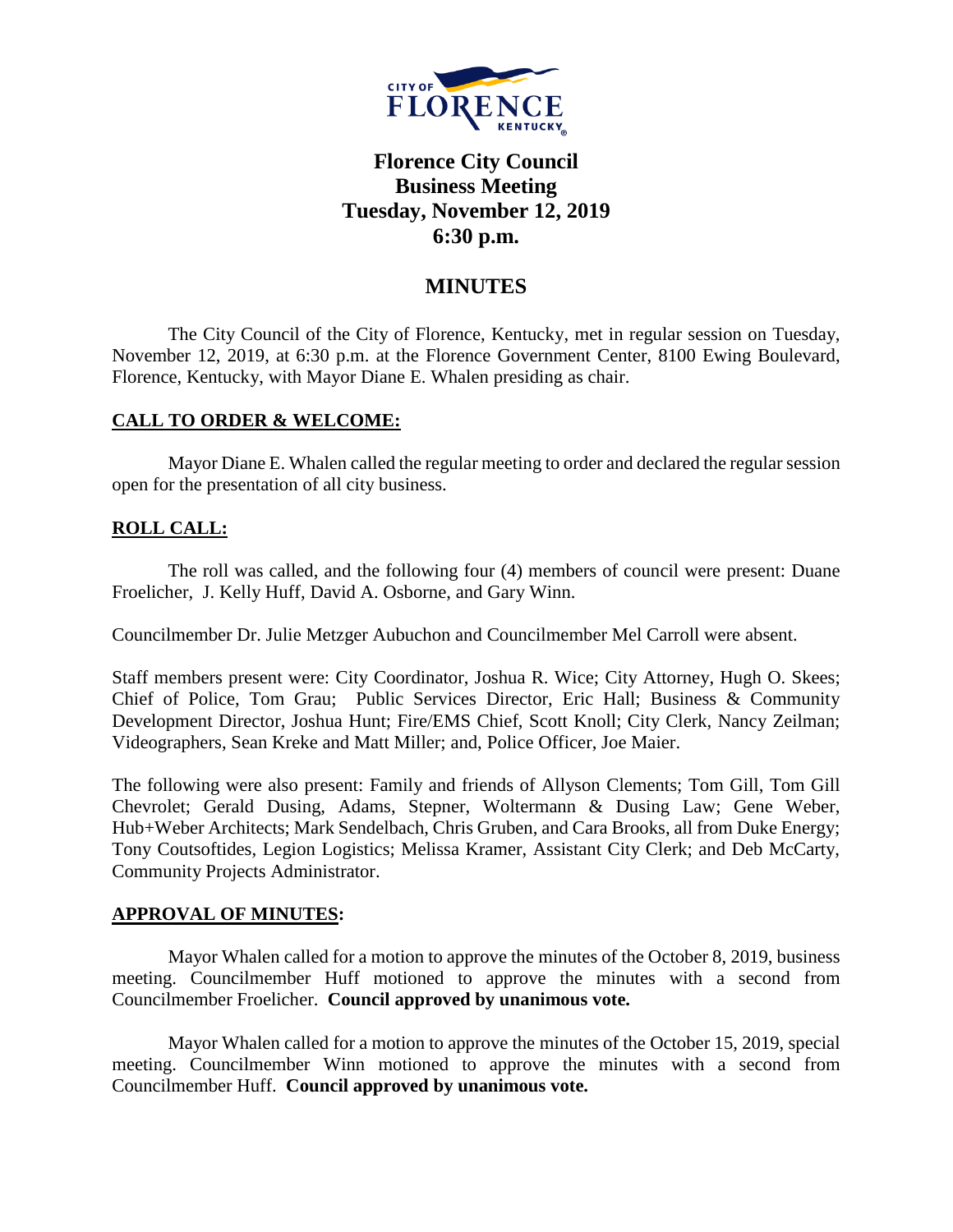### **PROCLAMATION:**

Legion Logistics was founded in September, 2009, and is located in Florence, Kentucky, and is the eleventh largest third party logistics firm in the Greater Cincinnati region. Owned by Lacy Starling and Tony Cousofitides, it is a thriving, lucrative business within our community.

Mayor Whalen presented Mr. Cousofitides with a proclamation congratulating them on their success and on the 10<sup>th</sup> Anniversary of Legion Logistics.

#### **PROCLAMATION:**

Mayor Whalen welcomed family and friends of Allyson Clements to the council meeting. Allyson battled many diseases including diabetes, and lost her battle on May 27, 2019, at the age of 24.

On November 24, 2019, Allyson will be honored at the Bengals vs Steelers game for her dedication to the team and her struggle with diabetes. Allyson's family requested that the City of Florence also recognize her life, strength, and courage on this day. On behalf of the members of Florence City Council, Mayor Whalen proclaimed November 24, 2019, as Allyson Clements' Day in Florence, Kentucky.

#### **RESOLUTION NO. R-6-19:**

A Resolution approving and authorizing the execution of a Memorandum of Understanding between the City of Florence, Kentucky, and Duke Energy Kentucky, Inc., concerning Access Road #9.

Duke Energy is requesting an easement from the city that will allow access to a proposed sub-station. Representatives from Duke Energy were available to answer questions regarding the easement and the Memorandum of Understanding between the City of Florence, Kentucky, and Duke Energy Kentucky, Inc.

Mayor Whalen called for a motion to approve Resolution R-6-19. Councilmember Froelicher motioned to approve, with a second from Councilmember Winn. **Council approved by unanimous vote.**

## **FIRST READING OF ORDINANCE O-19-19:**

An Ordinance adopting and approving a concept development plan in a Commercial Services/Planned Development/Parkway Corridor Overlay (C-3/PD/PO) zone for an approximate 1.02 acre site located at 7800 Commerce Drive, Florence, Kentucky, to allow a digital motor vehicle sales and reconditioning center. (Tom Gill)

Mayor Whalen called for a motion to approve the first reading of Ordinance O-19-19. Councilmember Winn motioned to approve, with a second from Councilmember Froelicher. **Council approved by unanimous vote.**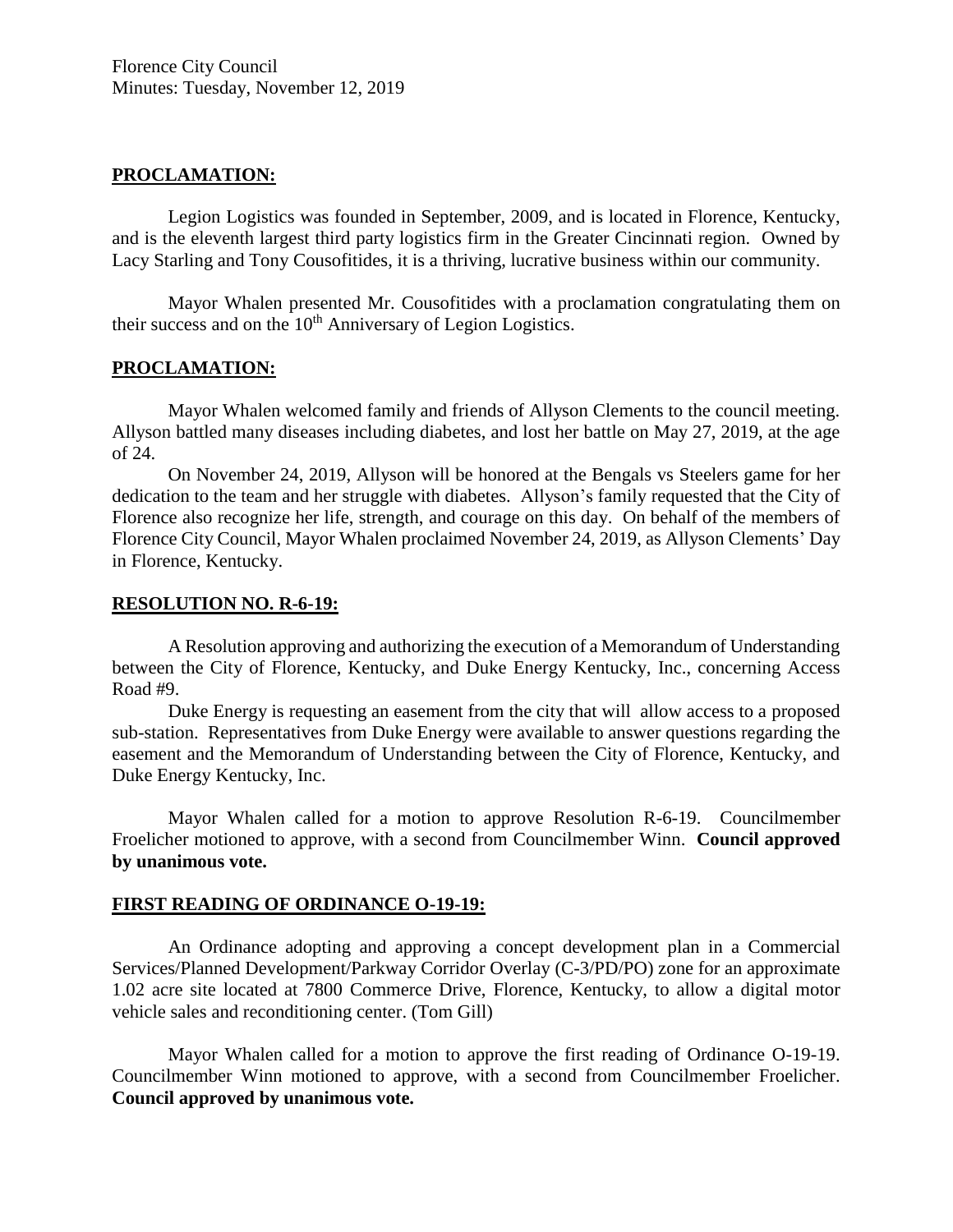## **FIRST READING OF ORDINANCE O-20-19:**

An Ordinance amending Ordinance No. O-01-12, (last amended by Ordinance No. O-17- 19) relating to times and places for regular meetings of the City Council and the Planning and Zoning Committee to change the date and time of the regular meetings of the Planning and Zoning Committee.

Mayor Whalen called for a motion to approve the first reading of Ordinance O-20-19. Councilmember Huff motioned to approved, with a second from Councilmember Froelicher. **Council approved by unanimous vote.**

## **MAYOR'S REPORT:**

- The City of Florence leaf collection will continue through December 31, 2019. A list of street pick up dates can be found on the City of Florence website at [www.florence-ky.gov.](http://www.florence-ky.gov/)
- There will be a safe-sitter class held on Saturday, December 7, 2019. Registration deadline is November 21, 2019. Fee is \$40 per student. Visit [www.florence-ky.gov](http://www.florence-ky.gov/) for more information.
- The City of Florence has partnered with Be Concerned's United Ministries for the Thanksgiving barrel collection. Non-perishable items can be placed in the barrel located in the Florence Government Center lobby until November 13, 2019.
- The City of Florence offices will be closed for the Thanksgiving holiday, but will resume regular hours on Friday, November 29, 2019, at 8:30 a.m.
- The annual Christmas Tree Lighting event will be held on Tuesday, December 3, 2019, at the Florence Government Center, 8100 Ewing Boulevard, Florence, Kentucky, from 6:00 until 8:00 p.m.
- The Florence Community Band will present its Christmas Concert on Monday, December 9, 2019, at 7:30 p.m. The concert will be held in the lower level community rooms of the Florence Government Center.
- DeFy Florence Trampoline had its grand opening on November 11, 2019. This is a great entertainment place for the family and includes a complete ninja warrior course.
- Foam Warriorz will hold its grand opening on November 30, 2019. Foam Warriorz is a nerf gun battle zone created for great family fun.
- Applications are being accepted by the Florence Police Department, the Fire/EMS Department, and Public Services Department.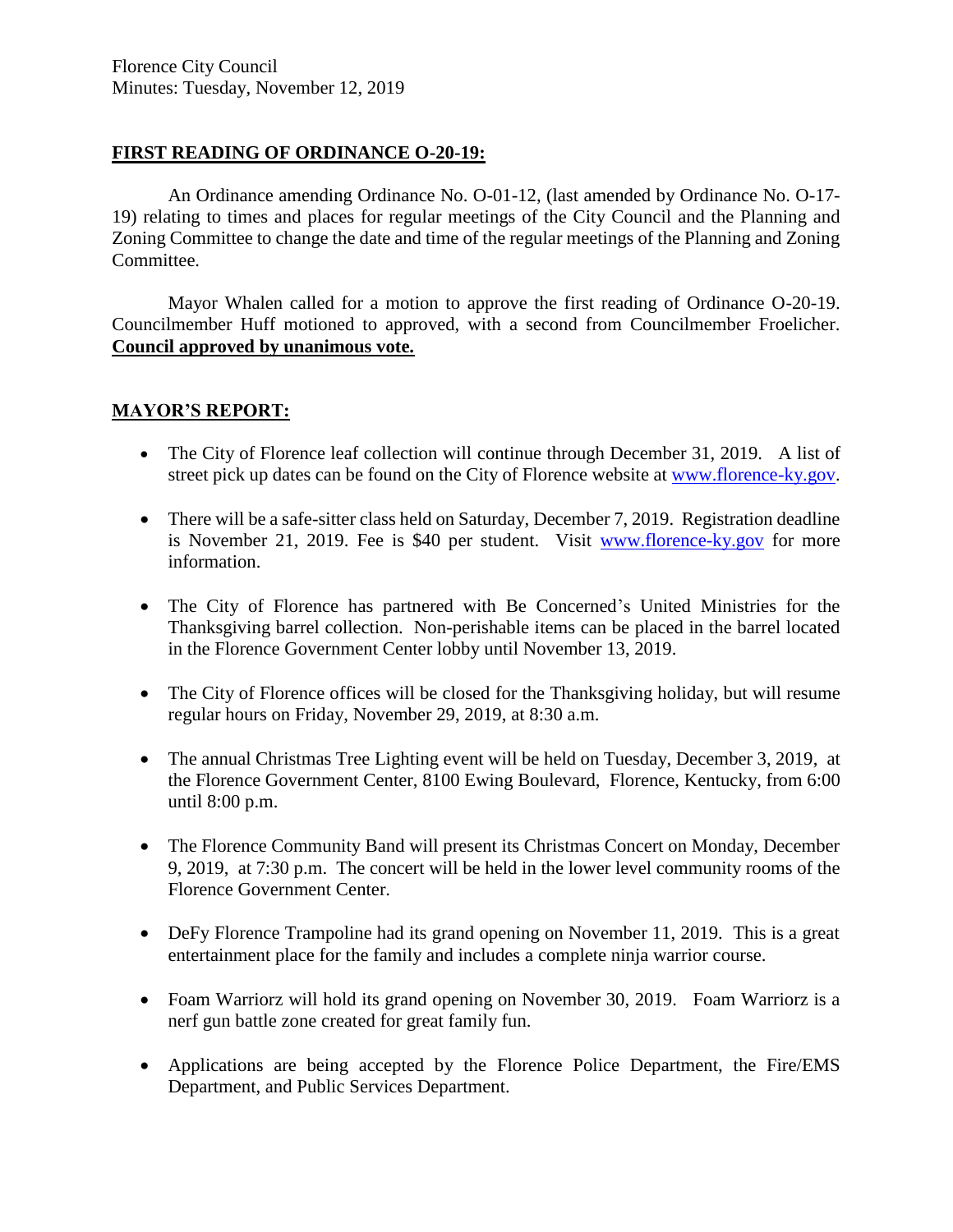### **RECOGNITION:**

Mayor Whalen asked if any of the following desired recognition:

City Coordinator, Joshua R. Wice

o The Boone County Planning and Zoning Commission received a concept development application for a Firestone Complete Auto Care that proposed to go into Plantation Pointe at 8747 U.S. 42. The Florence Planning and Zoning Committee received the application from Boone County with a unanimous recommendation of denial. The Florence Planning and Zoning Committee agreed with the Boone County Planning Commission's recommendation for denial. However, before City Council had the opportunity to take action on the recommendation, the applicant withdrew the application.

#### Department Heads:

Fire/EMS Chief, Scott Knoll:

o Chief Knoll did not request recognition.

Chief of Police, Tom Grau

- o The Florence Police Department will hold testing for those interested in becoming a Police Officer. The test will be held on Saturday, November 30, 2019. Contact the Florence Police Department for more information.
- o Biggby Coffee will host Coffee with a Cop on December 3, 2019.
- o Friday, November 15, 2019, a special honorary swearing in will take place for Gavin Ward. Gavin is 14 years of age and has been diagnosed with DIPG. After he takes his honorary oath, Gavin will go to the police range for an afternoon of fun.

Public Services Director, Eric Hall

Eric Hall gave an update on a few of the street and park projects:

- o Kentaboo Water main replacement began this week.
- o Kentaboo Park is complete.
- o Miriam Drive Complete street/sidewalk replacement but due to the weather, it is on hold. The sidewalk may not be completed until spring.
- o Tanners Lane/Ewing Parking Lot/Recycling Center and Fuel is underway. You will see progress during the winter, but no pavement until the temperature get warmer in Spring.
- o The leaf pickup schedule may be a little behind due to the snow removal that was needed this week. Please check the website for updates.